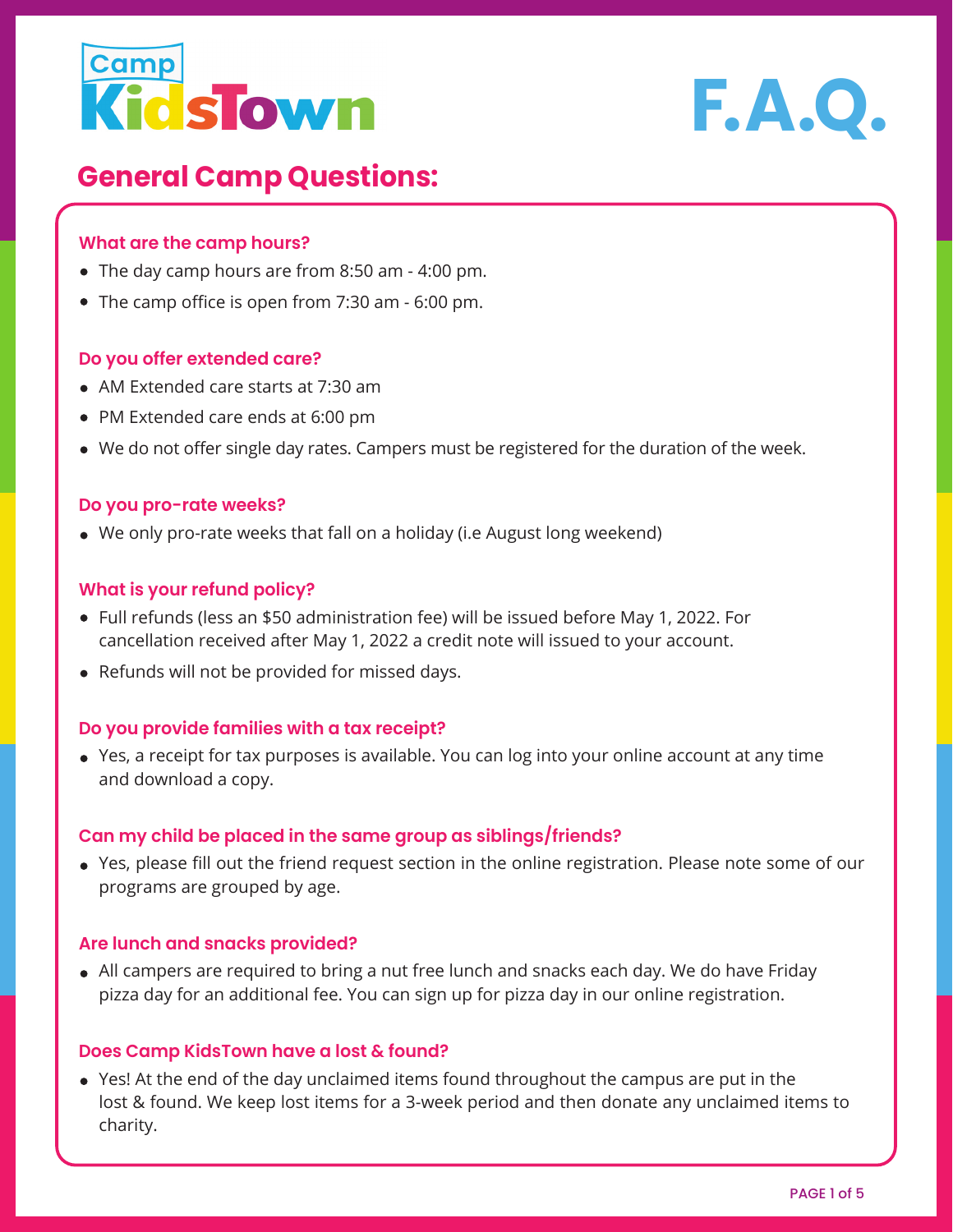# **Drop-off & Pick-up Questions:**

# **Can I pick up my child early from camp?**

Yes. If campers are being picked up early (before 3:30 pm) from camp, the Camp Office must be notified by email/phone.

## **How do I add someone to the authorized pick-up or drop-off list?**

- For the safety of your child, only those on the Authorized Pick-Up List (indicated when you register a camper) will be permitted to pick-up your child from camp.
- If you would like to authorize another adult to pick-up your child, please inform the Camp Office, by email/phone.

# **What happens if I am late to pick up my camper?**

If you know you are going to arrive after 4:00 pm to pick up your child, please call the camp office to notify us. Your camper will be cared for in our After Care Program until you arrive. There is a \$20.00 late fee charge.

# **Staff Questions:**

# **What qualifications do staff have?**

Instructors must be certified in Standard First Aid and CPR and have a criminal record check. All camp staff actively participate in CKT's pre-camp training sessions.

### **What are the camper to staff ratios?**

- Junior Program (JK/SK) 8:1
- Senior Programs (Grades 1-7) 10:1

# **Are your staff vaccinated from Covid-19?**

Yes, all of our staff are fully vaccinated.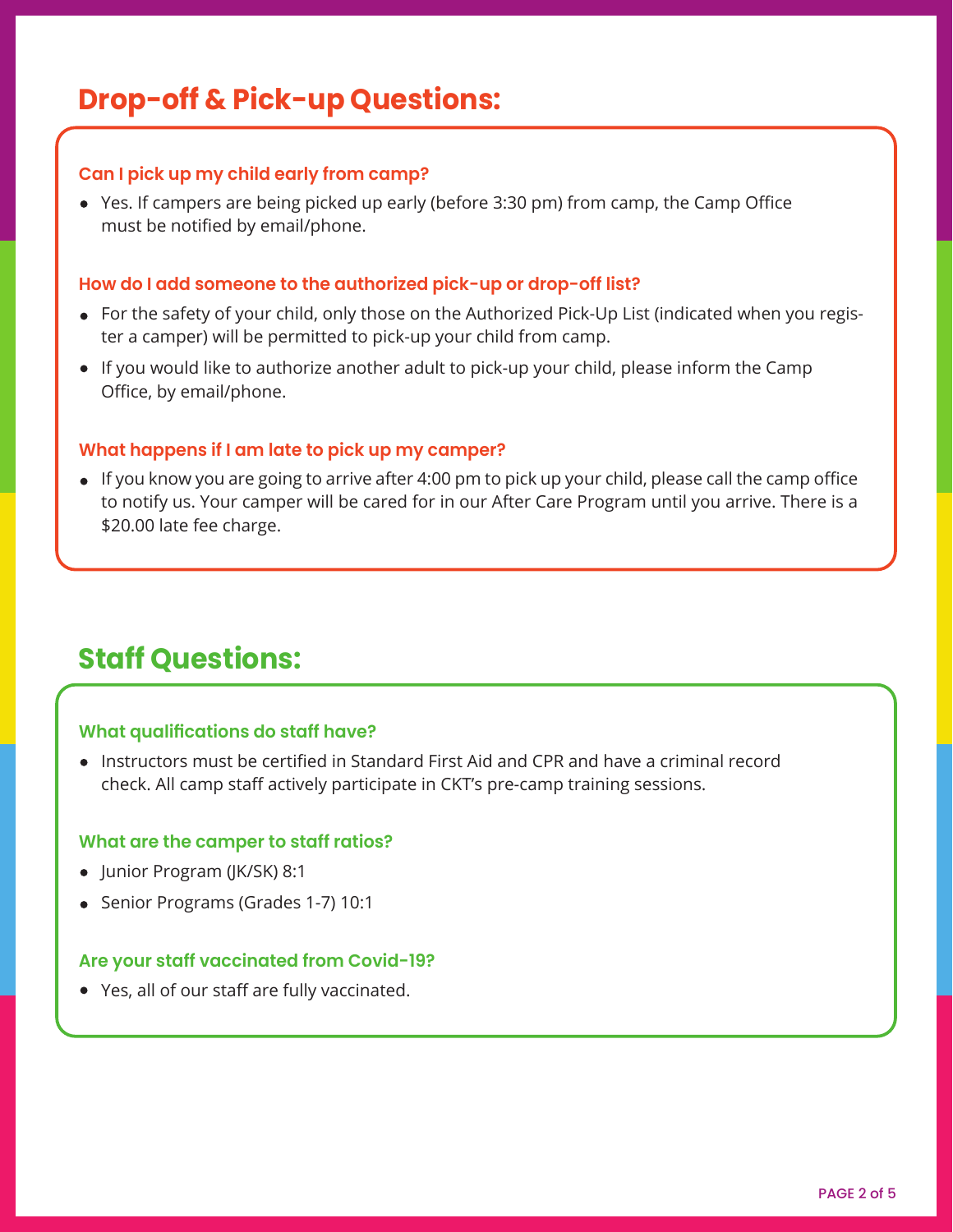# **Safety Questions:**

# **What happens if my child becomes sick or injured at camp?**

Our highly qualified camp staff are all certified in CPR & FIRST AID and will care for your child at camp. For concerning or serious injuries the camp office will immediately contact parents/guardians. Upon pick-up the camp administrator will email/call to inform you of any minor incidents that may have occurred through out the day.

# **What do the campers do if it is too hot outside?**

- We have allocated indoor spaces for each specialty camp and utilize the shady outdoor areas. We also have water-fill stations set up throughout the campus allowing campers to refill their re-usable water-bottle throughout the day.
- Both campuses are air-conditioned.

# **Does Camp Kidstown have a code of conduct for campers?**

Campers are expected to demonstrate basic respect for the dignity and rights of others. The Director reserves the right to implement and established process and/or suspend and/or terminate the stay of any camper, without refund, who violates the code of conduct.

# **Code of Conduct:**

Zero tolerance for physical or psychological abuse/bullying; lack of respect for camp property and the property of others; behaviour that requires supervision beyond a responsible level or behaviour deemed in appropriate by CKT staff.

# **My child requires an Epi-Pen:**

- If your child requires an Epi-pen your must indicate this at the time of registration, and complete an anaphylaxis plan. Any child that requires an Epi-Pen MUST carry it on them at all times in a fanny pack.
- We are a nut-free facility.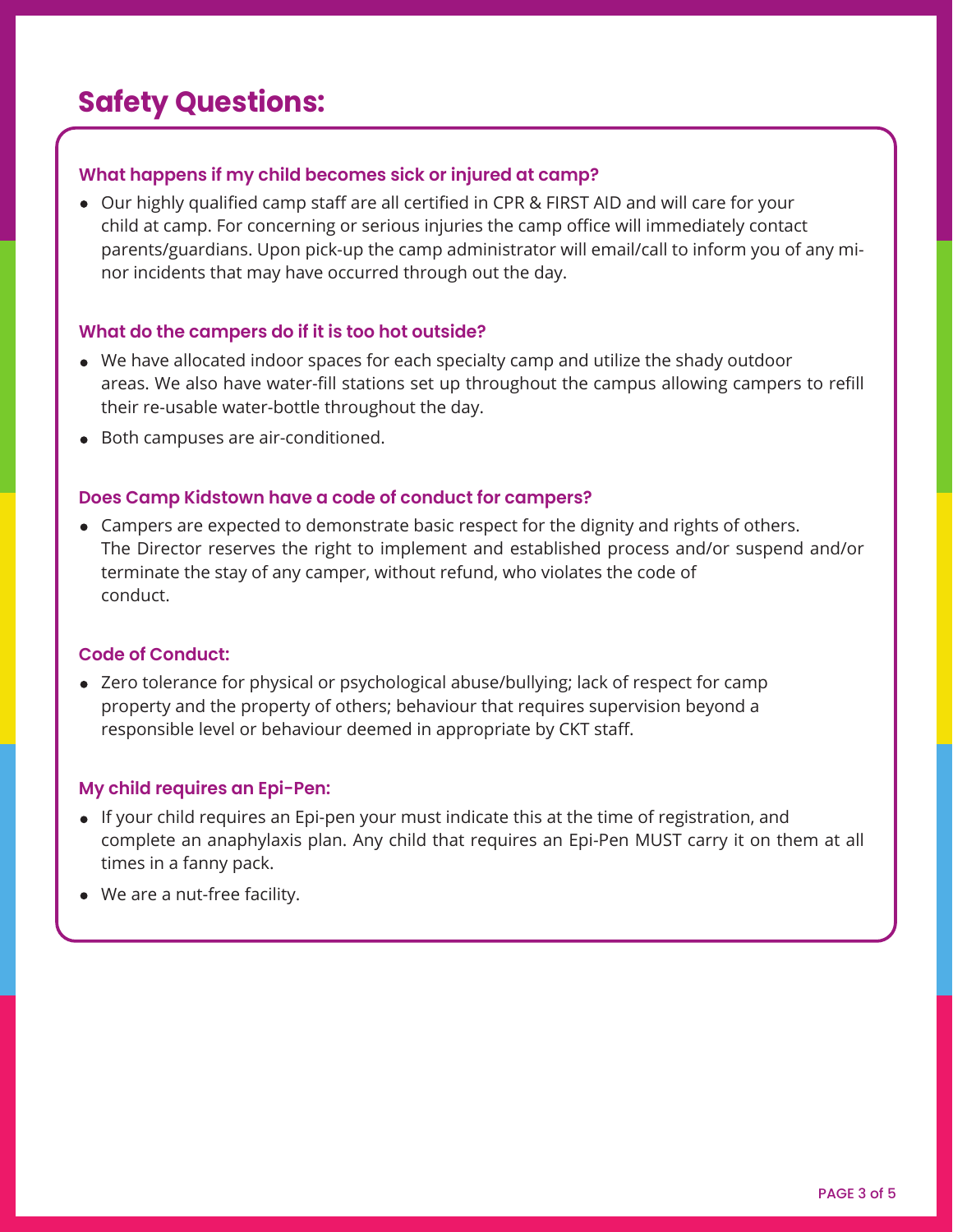# **Bussing Questions:**

We only offer round trip bussing at our Caledonia campus.

## **Will campers be supervised while on the bus?**

A First Aid trained bus captain will be present and engage with all campers on the bus while travelling both to and from the Caledonia campus.

## **I signed up for bussing; When will I find out a more specific pick-up and drop-off time?**

The week prior to the beginning of your weekly session - we will send out an email to each family registered and let them know an AM & PM time.

# For Example:

| <b>LOCATION</b> | <b>ADDRESS</b>     | <b>PICK-UP TIME</b> | <b>DROP-OFF TIME</b> |
|-----------------|--------------------|---------------------|----------------------|
| Ancaster        | Meadowlands School | $8:00 \text{ am}$   | 4:30 pm              |

# **Adventure Kids Program Questions:**

# **Do campers have to be toilet trained to attend camp?**

Yes all campers must be fully toilet trained to attend our JK/SK program.

# **How old can my child be to attend camp?**

All campers must be 4 years old to be eligible to attend camp.

### **Do the counsellors assist the youngest campers?**

Absolutely! We make sure our youngest campers have everything they need to make their camp experience safe and fun - whether it's assisting them with sanitization, sunscreen, hydration, etc.